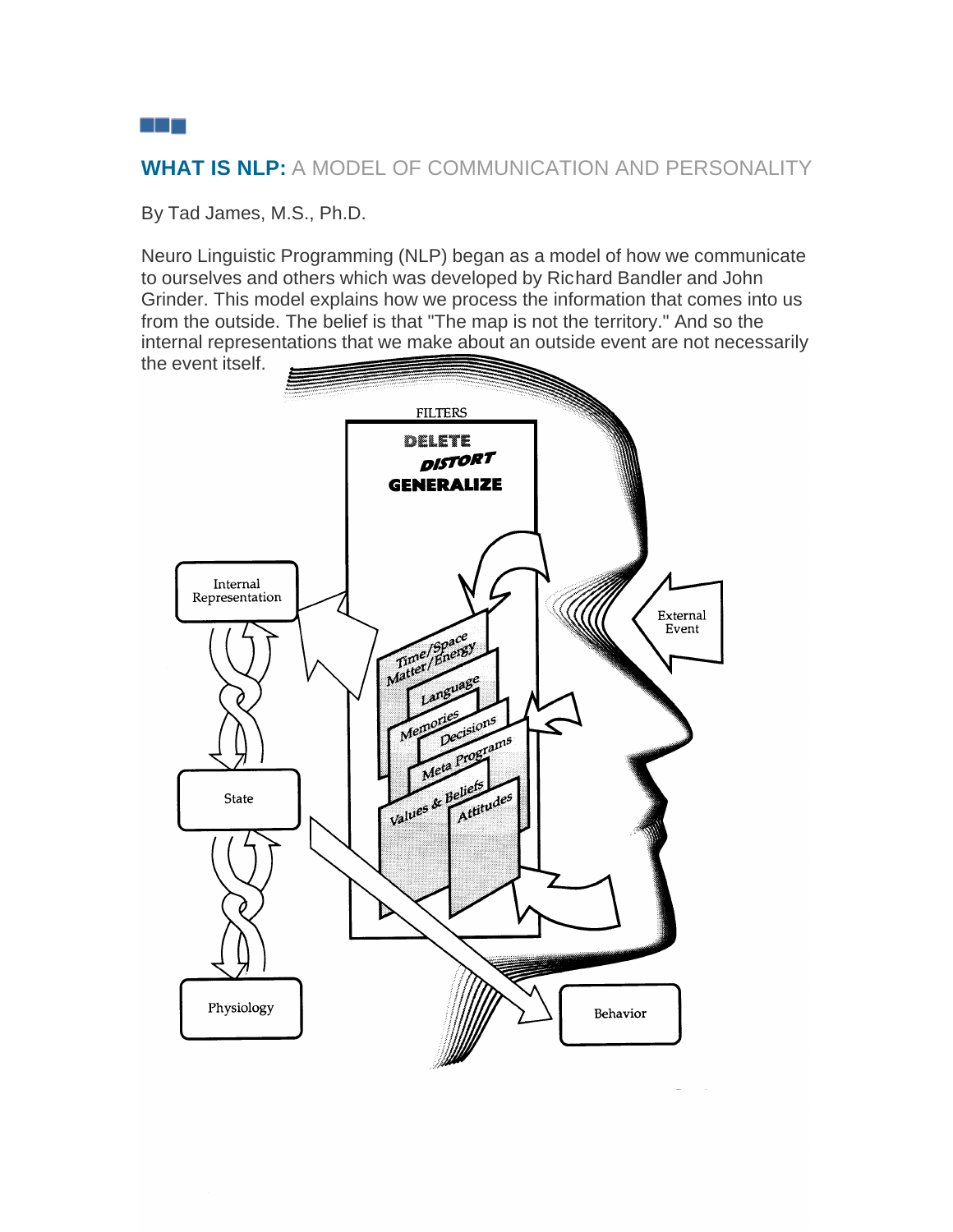Typically, what happens is that there is an external event and we run that event through our internal processing. We make an Internal Representation (I/R) of that event. That I/R of the event combines with a physiology and creates a state. "State" refers to the internal emotional state of the individual -- a happy state, a sad state, a motivated state, and so on. Our I/R includes our internal pictures, sounds and dialogue, and our feelings (for example, whether we feel motivated, challenged, pleased, excited, and so on). A given state is the result of the combination of an internal representation and a physiology. So what happens is that an event comes in through our sensory input channels which are:

# **Visual**

Including the sights we see or the way someone looks at us;

# **Auditory**

Including sounds, the words we hear and the way that people say those words to us (unless you specifically want variety in form);

## **Kinesthetic**

Or external feelings which include the touch of someone or something, the pressure, and texture;

# **Olfactory**

Which is smell; and

#### **Gustatory**

#### Which is taste.

The external event comes in through out sensory input channels and it is filtered -- we process the event. As we process the event, we delete, distort, and generalize the information that comes in, according to any number of several elements that filter our perception.

# **Deletion:**

Deletion occurs when we selectively pay attention to certain aspects of our experience and not others. We then overlook or omit others. Without deletion, we would be faced with much too much information to handle with our conscious mind.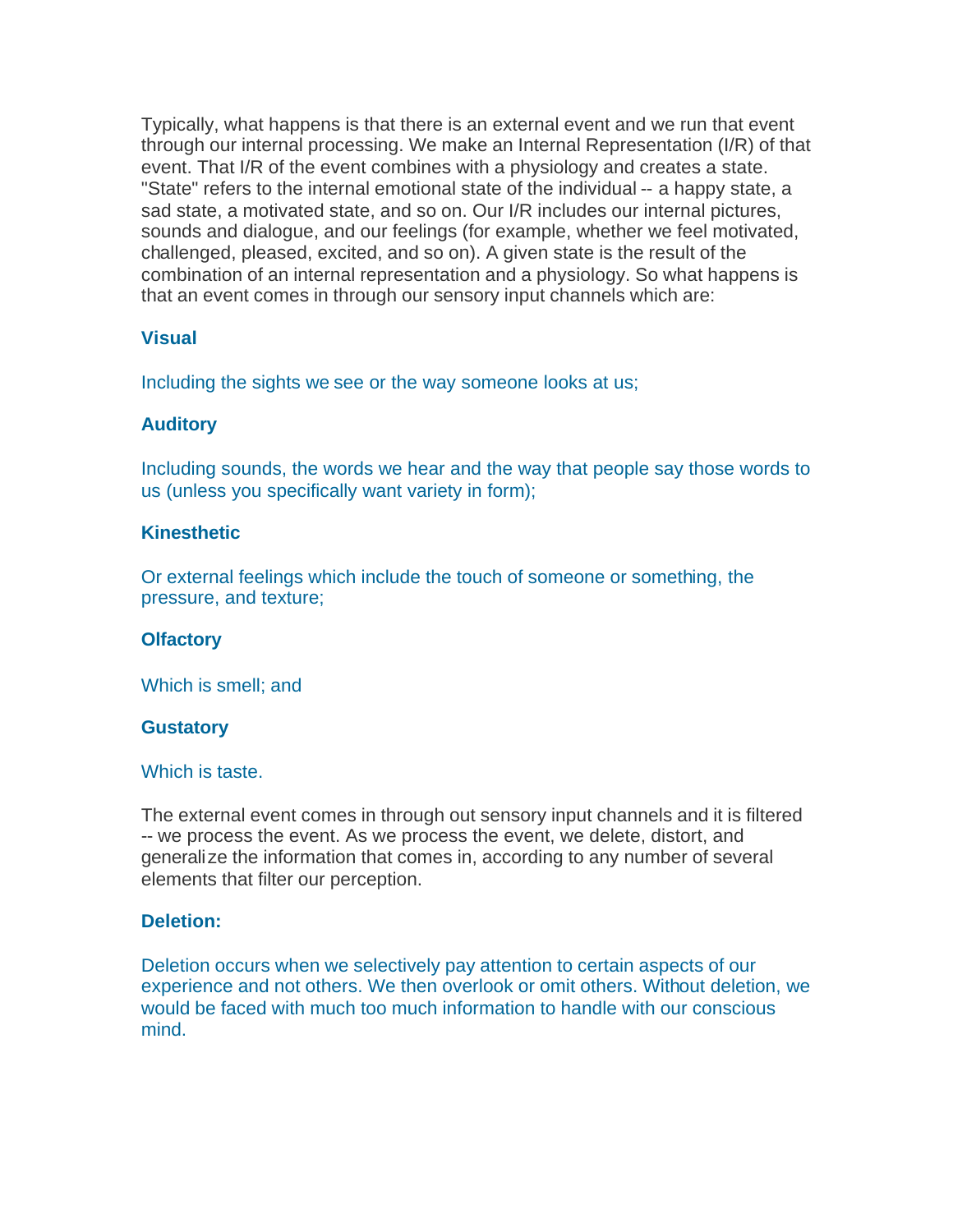## **Distortion:**

Distortion occurs when we make shifts in our experience of sensory data by making misrepresentations of reality. In Eastern philosophy there is a well-known story of distortion in the rope versus snake analogy. A man walking along the road sees what he believes to be a snake and yells "SNAKE." However, upon arriving at that place he is relieved as he discovers that what he sees is really only a piece of rope.

Distortion also helps us in the process of motivating ourselves. The process of motivation occurs when we actually distort the material that has come into us that has been changed by one of our filtering systems.

## **Generalization:**

The third process is generalization, where we draw global conclusions based on one or two experiences. At its best, generalization is one of the ways that we learn, by taking the information we have and drawing broad conclusions about the meaning of the effect of those conclusions.

Normally, the conscious mind can only handle 7 (plus or minus 2) items of information at any given time. Of course, many people can't even handle this number, and I know people who are a "1 (Plus or minus 2)." How about you? Try this: Can you name more than 7 products in a given product category, say cigarettes? Most people will be able to name 2, maybe 3 products in a category of low interest and usually no more than 9 in a category of high interest. There is a reason for this. If we didn't actively delete information all the time, we'd end up with much too much information coming in. In fact, you may have even heard that psychologists say that if we were simultaneously aware of all of the sensory information that was coming in, we'd go crazy. That's why we filter the information.

So, the question is, when two people have the same stimulus, why don't they have the same response? The answer is, because we delete, distort, and generalize the information from the outside.

We delete, distort and generalize the information that comes in from our senses based on one of five filters. The filters are, Meta Programs, belief systems, values, decisions, and memories.

#### **Meta-Programs:**

The first of these filters is Meta Programs. Knowing someone's Meta Programs can actually help you clearly and closely predict people's states, and therefore predict their actions. One important point about Meta Programs: they are not good or bad, they are just the way someone handles information.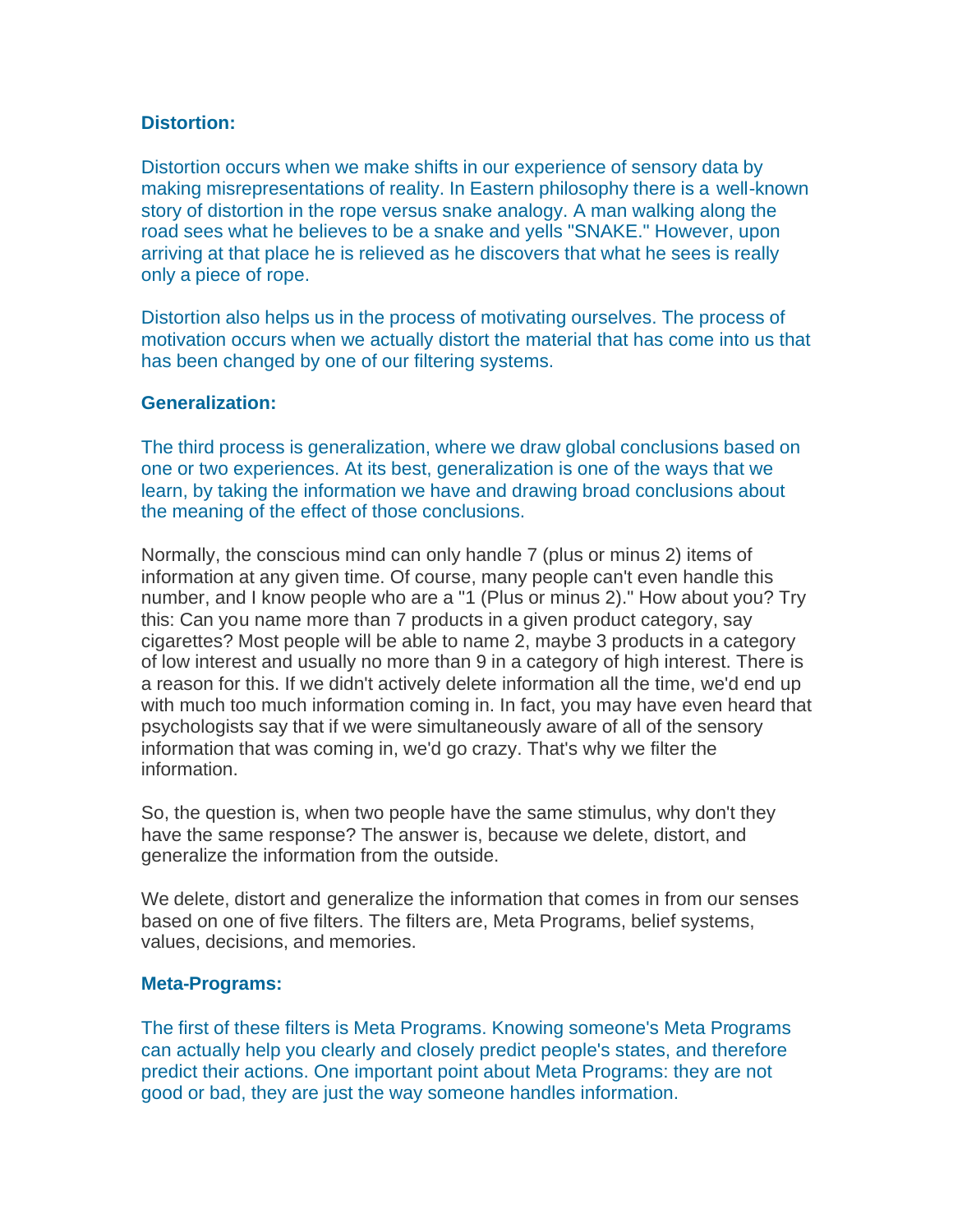# **Values:**

The next filter is values. They are essentially an evaluation filter. They are how we decide whether our actions are good or bad, or right or wrong. And they are how we decide about how we feel about our actions. Values are arranged in a hierarchy with the most important one typically being at the top and lesser ones below that. We all have different models of world (an internal model about the world), and our values are the result of our model of the world. When we communicate with ourselves or someone else, if our model of the world conflicts with our values or their values, then there's going to be a conflict. Richard Bandler says, "Values are those things we don't live up to."

Values are what people typically move toward or away from (see Meta Programs). They are our attractions or repulsion's in life. They are essentially a deep, unconscious belief system about what's important and what's good or bad to us. Values change with context too. That is, you probably have certain values about what you want in a relationship and what you want in business. Your values about what you want in one and in the other may be quite different. And actually, if they're not, it's possible that you may have trouble with both. Since values are context related, they may also be state related, although values are definitely less related to state than are beliefs.

## **Beliefs:**

The next filter is beliefs. Beliefs are generalizations about how the world is. One of the important elements in modeling is to find a person's beliefs about the particular behavior we are trying to model. Richard Bandler says "Beliefs are those things we can't get around." Beliefs are the presuppositions that we have about the way the world is that either create or deny personal power to us. So, beliefs are essentially our on/off switch for our ability to do anything in the world. In the process of working with someone's beliefs, it's important to elicit or find out what beliefs they have that cause them to do what they do. We also want to find out the disabling beliefs, the ones that do not allow them to do what they want to do.

#### **Memories:**

The fourth element is our memories. In fact, some psychologists believe that as we get older, our reactions in the present are reactions to gestalts (collections of memories which are organized in a certain way) of past memories, and that the present plays a very small part in our behavior.

## **Decisions:**

The fifth element, and related to memories, is decisions that we've made in the past. Decisions may create beliefs, or may just affect our perceptions through